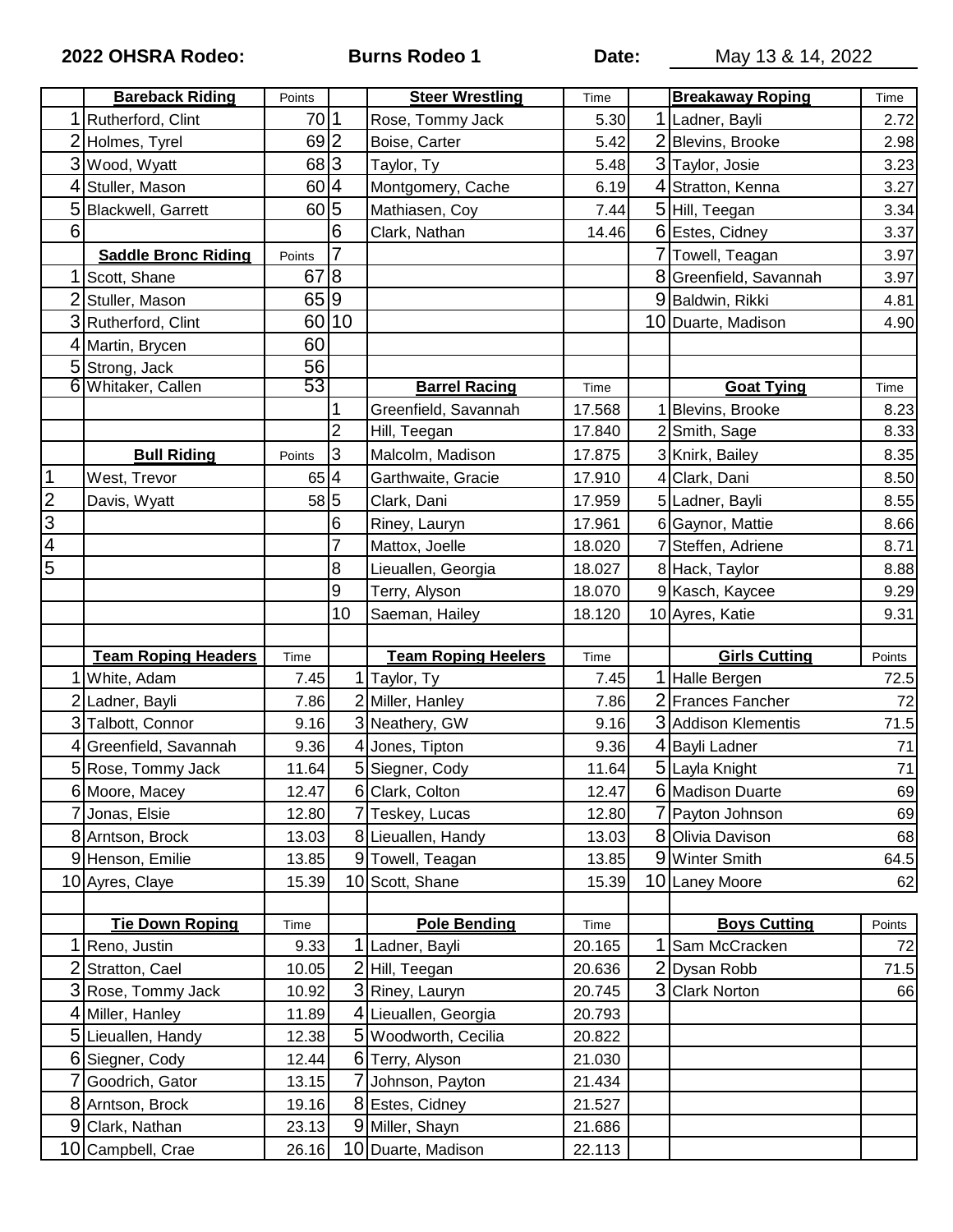## **2022 OHSRA Rodeo: Burns Rodeo 2 Date:** May 14 & 15, 2022

|                                      | <b>Bareback Riding</b>            | Points         |    | <b>Steer Wrestling</b>              | Time             |   | <b>Breakaway Roping</b> | Time   |
|--------------------------------------|-----------------------------------|----------------|----|-------------------------------------|------------------|---|-------------------------|--------|
|                                      | Wood, Wyatt                       | 73 1           |    | Montgomery, Cache                   | 5.99             |   | Jersey, Skylar          | 2.99   |
|                                      | Blackwell, Garrett                | 67             | 2  | Clark, Nathan                       | 6.19             |   | Estes, Cidney           | 3.17   |
| 3                                    | Rutherford, Clint                 | 67             | 3  | Mahoney, Blane                      | 11.34            |   | 3 Clark, Dani           | 3.31   |
| 4                                    |                                   |                | 4  | Wilkins, Kade                       | 13.83            |   | Greenfield, Savannah    | 3.34   |
| 5                                    |                                   |                | 5  | Rose, Tommy Jack                    | 15.44            |   | 5 Bruised Head, JB      | 3.36   |
| 6                                    |                                   |                | 6  |                                     |                  |   | 6 Garthwaite, Gracie    | 3.39   |
|                                      | <b>Saddle Bronc Riding</b>        | Points         | 7  |                                     |                  |   | Harrison, Shealyn       | 3.74   |
|                                      | Stuller, Mason                    | 738            |    |                                     |                  |   | 8 Eaton, Camryn         | 3.85   |
|                                      | Scott, Shane                      | 739            |    |                                     |                  |   | 9 Steffen, Adriene      | 3.89   |
| 3                                    | Martin, Brycen                    | 60 10          |    |                                     |                  |   | 10 Baldwin, Rikki       | 3.90   |
| ⊿                                    |                                   |                |    |                                     |                  |   |                         |        |
|                                      |                                   |                |    |                                     |                  |   |                         |        |
|                                      | <b>Bull Riding</b>                | Points         |    | <b>Barrel Racing</b>                | Time             |   | <b>Goat Tying</b>       | Time   |
| $\overline{1}$                       | Mckinney, Ross                    | 64 1           |    | Hill, Teegan                        | 17.812           |   | Greenfield, Savannah    | 7.19   |
| 2<br>3<br>4<br>5<br>6<br>7<br>8<br>9 | Davis, Wyatt                      | 64 2           |    | Clark, Cassidy                      | 17.910           |   | 2 Stratton, Kenna       | 7.76   |
|                                      | Griffith, Tanner                  | 63 3           |    | Lieuallen, Georgia                  | 17.924           |   | 3 Blevins, Brooke       | 7.86   |
|                                      | Scott, Shane                      | $62$  4        |    | Clark, Dani                         | 17.993           |   | Garthwaite, Gracie      | 8.34   |
|                                      | Alber, Chris                      | 60 5           |    | Ayres, Katie                        | 18.027           |   | 5 Ayres, Katie          | 8.35   |
|                                      | West, Trevor                      | 58 6           |    | Garthwaite, Gracie                  | 18.038           |   | 6 Steffen, Adriene      | 8.45   |
|                                      |                                   |                |    | Malcolm, Madison                    | 18.056           |   | Naegeli, Sarah          | 8.46   |
|                                      |                                   |                | 8  | Johnson, Payton                     | 18.074           |   | 8 Hill, Teegan          | 8.81   |
|                                      |                                   |                | 9  | May, Molly                          | 18.078           |   | 9 Miller, Zoey          | 8.92   |
| 10                                   |                                   |                | 10 | McCracken, Bailey                   | 18.097           |   | 10 Knirk, Bailey        | 9.05   |
|                                      |                                   |                |    |                                     |                  |   |                         |        |
|                                      | <b>Team Roping Headers</b>        | Time           |    | <b>Team Roping Heelers</b>          | Time             |   | <b>Girls Cutting</b>    | Points |
|                                      | White, Adam                       | 6.24           |    | 1 Taylor, Ty                        | 6.24             |   | Halle Bergen            | 74     |
|                                      | Patton, Degan                     | 7.10           |    | 2 Deal, Parker                      | 7.10             |   | <b>Bayli Ladner</b>     | 72.5   |
|                                      | Arnzen, Addi                      |                |    | 3 Williams, Bryce                   | 7.84             |   | 3 Olivia Davison        | 72     |
| $\overline{3}$                       |                                   | 7.84           |    |                                     |                  |   |                         |        |
|                                      | Campbell, Crae                    | 8.29           |    | 4 Estes, Cidney                     | 8.29             |   | 4 Layla Knight          | 71.5   |
| 5                                    | Greenfield, Savannah              | 8.53           |    | 5 Jones, Tipton                     | 8.53             |   | 5 Frances Fancher       | 71     |
|                                      | 6 Johnson, Payton                 | 8.58           |    | 6 Sword, Tate                       | 8.58             |   | 6 Madison Duarte        | 71     |
|                                      | 7 Clark, Dani                     | 12.67          |    | 7 Stratton, Cael                    | 12.67            |   | 7 Addison Klementis     | $70\,$ |
|                                      | 8 Ayres, Claye                    | 14.22          |    | 8 Scott, Shane                      | 14.22            |   | 8 Winter Smith          | 69     |
|                                      | 9Hill, Teegan                     | 18.51          |    | 9 Marsh, Cutter                     | 18.51            |   | 9 Laney Moore           | 67     |
|                                      | 10 Marriott, Marcus               | 19.45          |    | 10 Reno, Justin                     | 19.45            |   | 10 Payton Johnson       | 65     |
|                                      |                                   |                |    |                                     |                  |   |                         |        |
|                                      | <b>Tie Down Roping</b>            | Time           |    | <b>Pole Bending</b>                 | Time             |   | <b>Boys Cutting</b>     | Points |
|                                      | Rose, Tommy Jack                  | 9.87           |    | 1 Riney, Lauryn                     | 20.764           |   | Sam McCracken           | 71     |
| 2                                    | Stratton, Cael                    | 9.95           |    | 2 Ladner, Bayli                     | 20.974           | 2 | <b>Clark Norton</b>     | 70     |
| 3                                    | Reno, Justin                      | 10.46          |    | 3 Steffen, Adriene                  | 20.996           |   | 3 Dysan Robb            | 66     |
| 4                                    | Goodrich, Gator                   | 13.92          |    | 4 Marshall, Faith                   | 21.013           |   |                         |        |
| 5                                    | Rutherford, Clint                 | 14.91          |    | 5 Ayres, Katie                      | 21.092           |   |                         |        |
|                                      | 6 Lieuallen, Handy                | 15.99          |    | 6 Hill, Teegan                      | 21.109           |   |                         |        |
|                                      | Arntson, Brock                    | 16.67          |    | 7 Johnson, Payton                   | 21.138           |   |                         |        |
| 8                                    | Siegner, Cody                     | 16.87          |    | 8 Terry, Alyson                     | 21.323           |   |                         |        |
| 9                                    | Miller, Hanley<br>10 Deal, Parker | 18.42<br>22.47 |    | 9 Estes, Cidney<br>10 Miller, Shayn | 21.353<br>21.731 |   |                         |        |